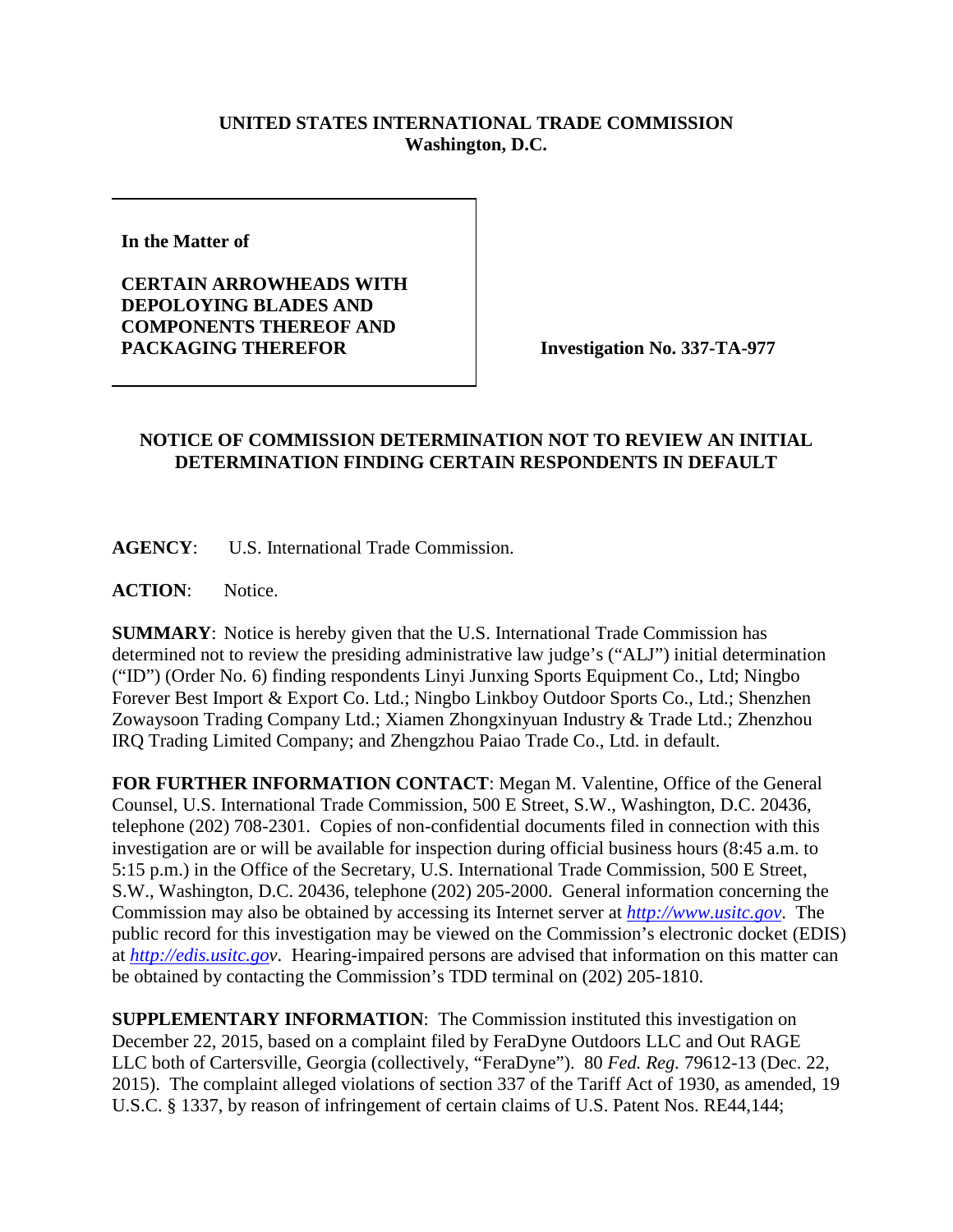6,517,454; 8,758,176 ; 8,986,141; 9,068,806; 7,771,298; D710,962; D711,489; and of U.S. Trademark Registration No. 4,812,058. The complaint further alleges the existence of a domestic industry. The Commission's Notice of Investigation names as respondents Linyi Junxing Sports Equipment Co., Ltd. of Shangdong, China ("Linyi Junxing"); Ningbo Faith Sports Co., Ltd. of Zhejiang, China ("Ningbo Faith"); Ningbo Forever Best Import & Export Co. Ltd. of Jiangsu, China ("Ningbo Forever"); Ningbo Linkboy Outdoor Sports Co., Ltd. of Zhejiang, China ("Ningbo Linkboy"); Shenzhen Zowaysoon Trading Company Ltd. of Shenzhen, China ("Shenzhen Zowaysoon"); Xiamen Xinhongyou Industrial Trade Co. Ltd. of Fujian, China ("Xiamen Xinhongyou"); Xiamen Zhongxinyuan Industry & Trade Ltd. of Fujian, China ("Xiamen Zhongxinyuan"); Zhenzhou IRQ Trading Limited Company of Henan, China ("Zhenzhou IRQ"); and Zhengzhou Paiao Trade Co., Ltd. of Henan, China ("Zhengzhou Paiao"). The Office of Unfair Import Investigations was also named as a party.

On February 29, 2016, Feradyne filed a motion pursuant to Commission Rule 210.16 to find respondents Linyi Junxing, Ningbo Forever, Ningbo Linkboy, Shenzhen Zowaysoon, Xiamen Zhongxinyuan, Zhengzhou IRQ, and Zhenzhou Paiao ("the designated respondents") in default. The motion noted that service of the complaint and notice of investigation could not be effected on respondents Ninbo Faith and Xiamen Xinhongyou, and therefore, the motion did not apply to those respondents. On March 8, 2016, the Commission investigative attorney filed a response supporting the motion.

On April 12, 2016, the ALJ issued the subject ID finding the designated respondents in default pursuant to Commission Rule 210.16. The Complaint and Notice of Investigation were served by overnight mail on the designated respondents on December 17, 2015. *See* Feradyne's Motion for an Order to Show Cause and Entry of Default as to Certain Respondents, Decl. of Melissa Sackin (detailing delivery information) (Feb. 29, 2016). The Complaint and Notice of Investigation were later served by FedEx on Ningbo Linkboy and Shenzhen Zowaysoon on January 25, 2016, and on Xiamen Zhongxinyuan on February 16, 2016. *See* Ltr. from Daniel E. Valencia of Covington & Burling LLP to Lisa Barton (Feb. 25, 2016). The ALJ noted that the designated respondents failed to file a response to the complaint and notice of investigation or to the show cause order (Order No. 5) that the ALJ issued on March 17, 2016. No petitions for review of the ID were filed.

The Commission has determined not to review the ID.